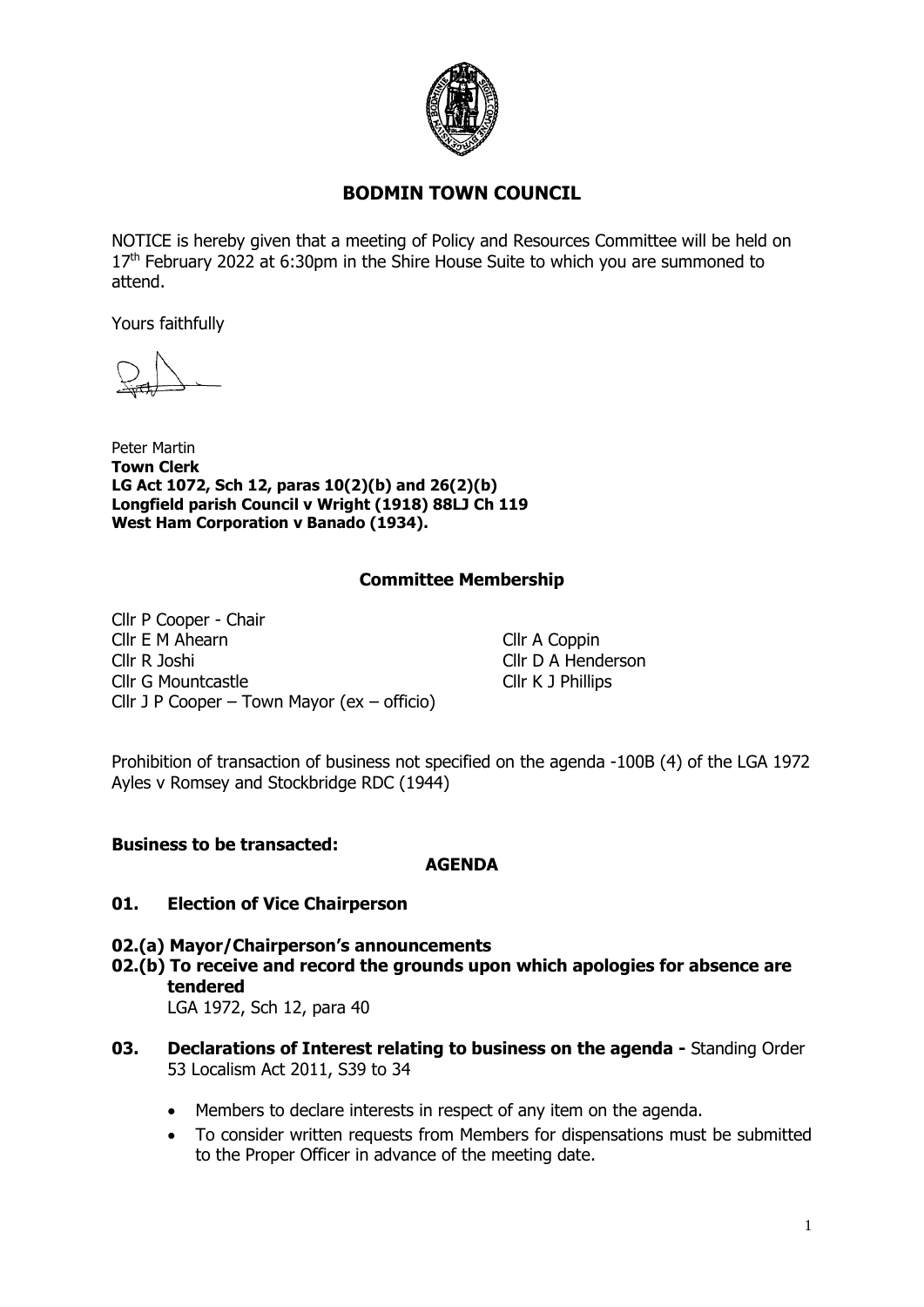

**04. Public representation session** An opportunity for residents to make representations to Council or ask questions relating to items on this agenda.(Note: a maximum of 15 minutes will be allocated for this session and there will be a time constraint of 5 minutes per speaker). LGA 1972, ss100 and 102, Public Bodies (Admissions to meetings Act) 1960.

## **05. Minutes of the previous meeting.**

To confirm the accuracy of the Minutes of the meeting held meeting held on 14<sup>th</sup> December (as circulated). LGA 1972, Sch 12, para 41(3), LG (Miscellaneous Provisions)1976, s41.

- **06. List of actions from the previous minutes for update.** See Appendix 1.
- **07. To note the summary of accounts** (Income and Expenditure) for January 2021.
- **08. To consider and agree the schedule of payments**
- **09. To receive risk management updates for P&R and Full Council 20.01.2022**

## **10. To note the amended Budget 2022 2023**

- **11.** To note the submission of entries made to the gifts and Hospitality register in December 2021.
- **12.** To note that the HSBC Risk Investment questionnaire has been handed out to members for signature. Signed risk forms to be returned by Monday 21st February 2022.
- **13.** To consider and agree the Aims and Objectives against ear marked reserves and to receive a report for potential funding and gaps.
- **14.** A further consideration to revise Standing Committees Terms of Reference in relation to Chairmanship.
- **15.** To consider and agree the adoption of the following policies:
	- 15a Outside Body Policy
	- 15b Toil Policy
	- 15c Grants Policy (to include donations)
	- 15d Lone Working Policy
	- 15e Reserves Policy
	- 15f Flexible Working Policy
	- 15g Financial Regulations appendices
- **16.** To note an update regarding BRIN.
- **17.** To receive an update on BTC Business Continuity Plan and to agree a proposed schedule for completion.